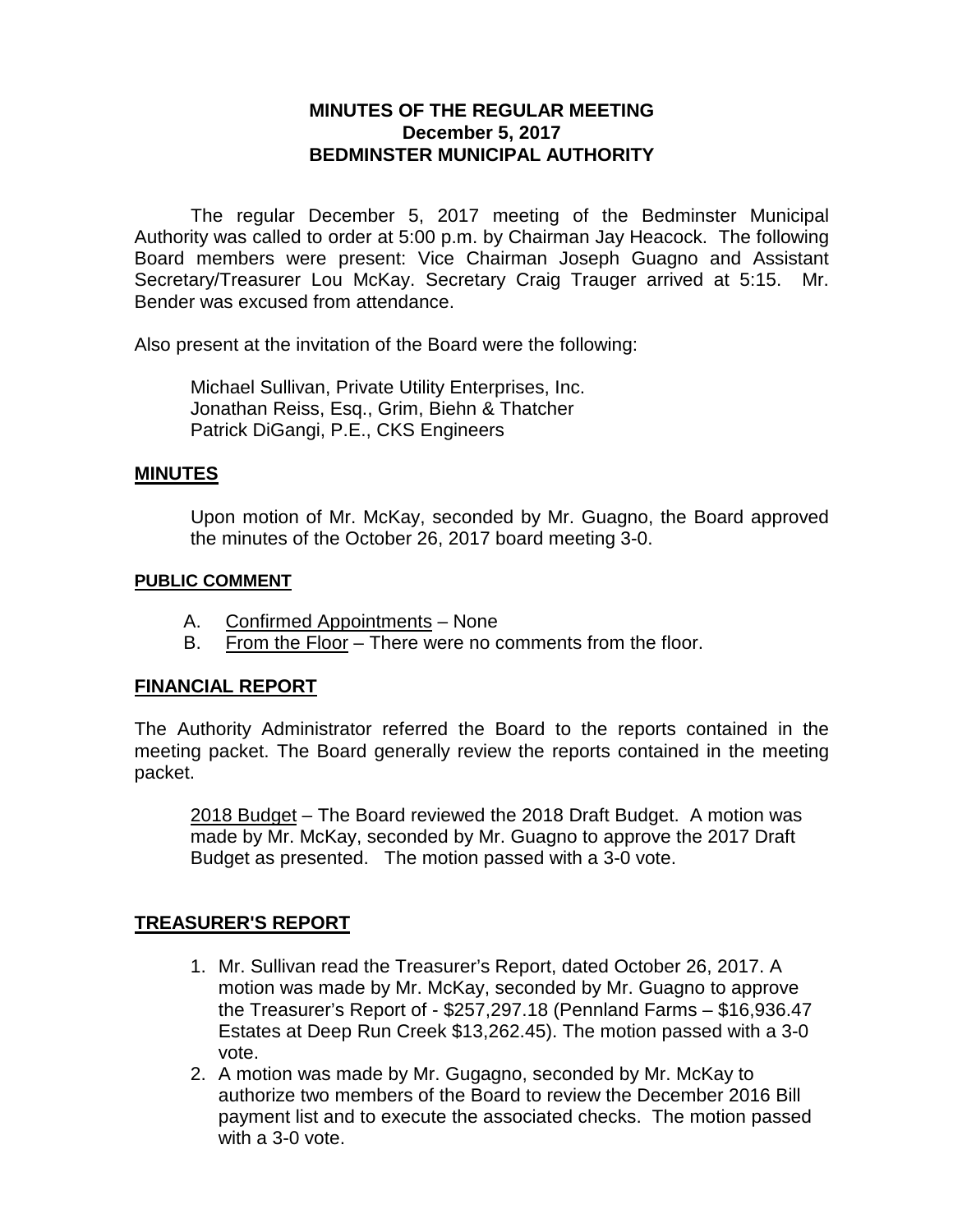## **SOLICITOR'S REPORT**

### **Authority Business**

Mr. Reiss referred the Board to his written report.

- 1. Weiss Market Addendum to the Water and Sewer Service Agreement- A motion was made by Mr. McKay, seconded by Mr. Guagno to execute the Weiss Market Addendum to the Water and Sewer Service Agreement as presented to the Board. The motion passed with a 3-0 vote.
- 2. Change of Registered Office Address A motion was made by Mr. McKay, seconded by Mr. Guagno to change the registered office address with the PA Corporation Bureau and authorize the Chairman to sign the documents. The motion passed with a 3-0 vote.

#### **Developments**

Mr. Reiss referred the Board to his written report.

#### **ENGINEER'S REPORT**

## **Authority Projects**

The Authority's Engineer generally reviewed the projects within the written engineering report with the Board.

- 1. Deep Run WWTP Decommission Project Mr. DiGangi provided an update to the Board on the Deep Run WWTP Decommission Project. It is expected to have the project completed by the end of April 2018.
- 2. Authorization to Submit PA Small Water and Sewer Grant A motion was made by Mr. McKay and seconded by Mr. Guagno to authorize the submission of the PA Small Water and Sewer Grant. The motion passed with a 3-0 vote.

**Operations Report** – Mr. Sullivan reviewed his report with the Board.